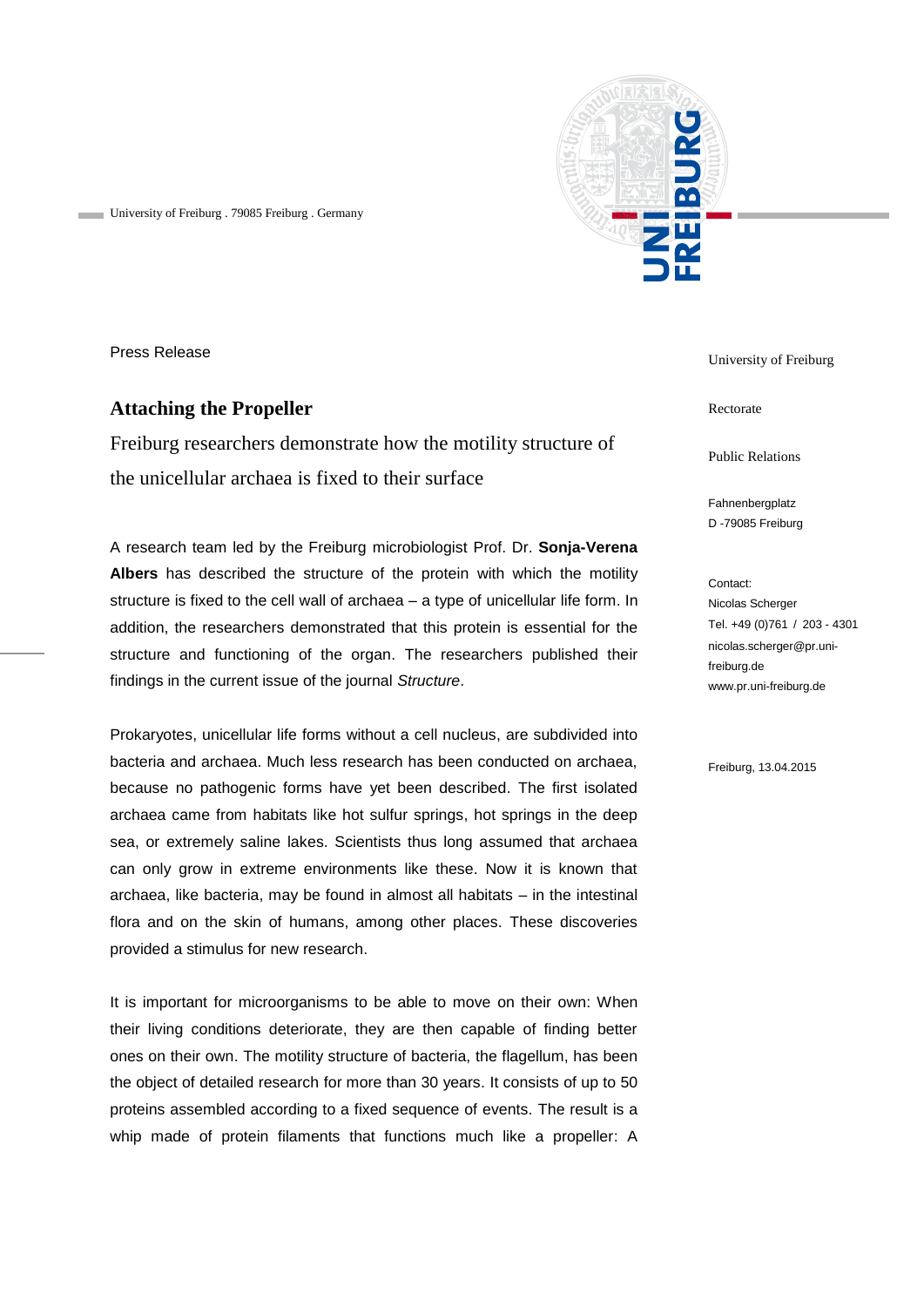"motor" at the end fixed to the cell wall allows it to rotate, enabling the 2 bacterium to swim.

Up until only a few years ago, scientists assumed that archaea also use flagella to move. However, the sequencing of the first archaeal genome revealed clear differences in the structures of the motility structures of bacteria and archaea. It was found that archaea use a structure called the archaellum to swim. In the model organism *Sulfolobus acidocaldarius*, it consists of a mere seven subunits but still achieves the same performance as the flagellum despite this simple structure. Only few structural studies of the subunits that make up the archaellum have been conducted to date. Two years ago Albers' research team discovered the structure of the motor protein FlaI and demonstrated that it forms the motor complex of the archaellum along with the proteins FlaX and FlaH. In their newly published article, the researchers describe the protein FlaF, which binds specifically to the model organism's only cell wall protein and fixes it firmly there. "It is important to learn more about these cell wall and surface structures, since the archaea can use them to interact with the environment – and thus also with human cells," says Albers.

Sonja-Verena Albers is professor of microbiology at the Institute of Biology II of the University of Freiburg. Scientists from the Max Planck Institute for Terrestrial Microbiology and research groups from the USA also contributed to the study.

## **Caption:**

Archaea are unicellular lifeforms without a cell nucleus – like the far better researched bacteria. Source: Sonja-Verena Albers

## **Original publication:**

Ankan Banerjee, Chi-Lin Tsai, Paushali Chaudhury, Patrick Tripp, Andrew S. Arvai, Justin P. Ishida, John A. Tainer, Sonja-Verena Albers: FlaF Is a β-Sandwich Protein that Anchors the Archaellum in the Archaeal Cell Envelope by Binding the S-Layer Protein. Structure.

<http://dx.doi.org/10.1016/j.str.2015.03.001> [www.cell.com/structure/abstract/S0969-2126%2815%2900079-9](http://www.cell.com/structure/abstract/S0969-2126%2815%2900079-9)

The University of Freiburg achieves top positions in all university rankings. Its research, teaching, and continuing education have received prestigious awards in nationwide competitions. Over 24,000 students from 100 nations are enrolled in 188 degree programs. Around 5,000 teachers and administrative employees put in their effort every day – and experience that family friendliness, equal opportunity, and environmental protection are more than just empty phrases here.